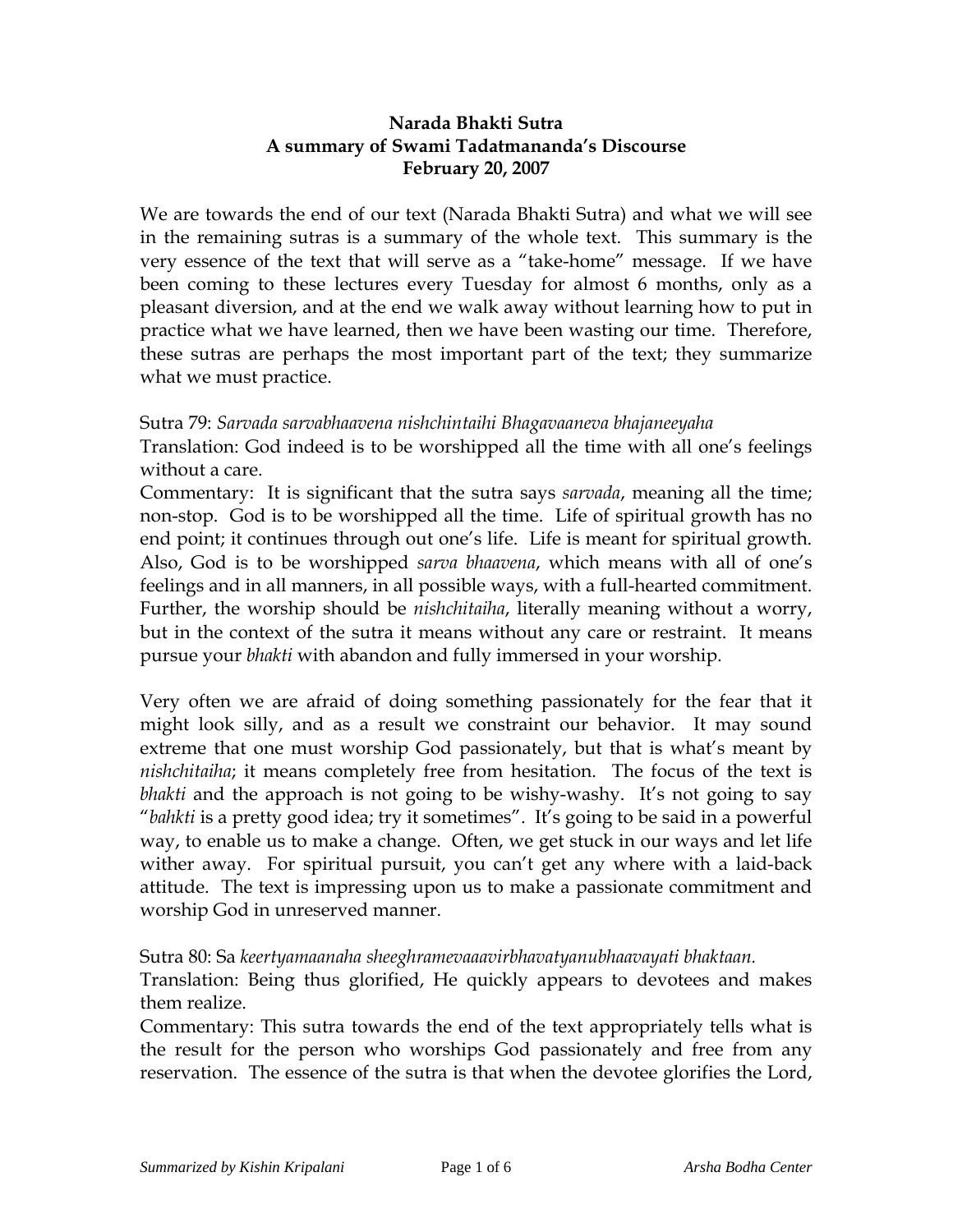He (God) will quickly appear before the devotee and bless him with selfrealization

We need to understand what God appearing to a devotee means. In Bhagvad Purana, we read the story of Prahalad Bhakta who stood on one leg and meditated to Lord Vishnu for some long period like ten thousand years, and then Lord Vishnu appeared before him. If it took Prahald that a long a time what does it mean when the above sutra says that the Lord will appear quickly. The time it takes is relative. But, we have to recognize that Bhagavad Purana is a *katha* (story) that is not based on any historic events. Stories in *Puranas* are unlike Ramayana and Mahabharata, which have historic basis, even if the way they are actually narrated is not completely based on historic facts; there are exaggerations. The message behind the story that Prahalad meditated for ten thousand years is to convey an utmost sense of dedication and extraordinary commitment. As a child, when Prahald meditated for such a long time, it signifies his limitless patience.

Now, when God appeared before Prahalada, did He look like how Lord Vishnu is shown in pictures with four arms, holding His chakra and the mace? No! We must understand that the God of cosmos cannot look like that. God is formless. We visualize Him in many forms because that helps us to relate to God.

To properly understand, how God appears before some one, we need to look at it from a Vedantic perspective. God is the material cause (*upaadana karana*) of the manifest universe of forms; just as clay is material cause of clay pots of many forms. Our reference is always to the form: pot is big or small, has a wide or narrow mouth, etc. At the same time clay is always present in our experience of the pots. Same way in your experience right now as you are reading this, God is present here and now. Your own consciousness is *Bhagavan's* presence. The only thing that exists is God and all this is nothing but God! When God appears before you, it's the moment when this reality suddenly dawns on you, and you realize that indeed God is here! That's how God appeared before Bhakta Prahald. He makes the devotee to have this experience (i.e., all is God) and reveals Himself. He makes the devotee wake up from the darkness and causes him to realize that *Bhagavan* is the essence of all.

## Sutra 81: Tri-satyasya *bhakti*reva gareeyasee, *bhakti*reva gareeyasee

Translation: Of the three truths, *bhakti* alone is the greatest; *bhakti* alone is the greatest.

Commentary: The author as such does not specify what the three truths are. We can surmise that they are *jnyana* (knowledge), *dhyana* (meditation), and *bhakti*. We don't include karma yoga among these three, because karma yoga is a form of *bhakti* itself. As we have observed, *bhakti* does not end after a *puja* at the altar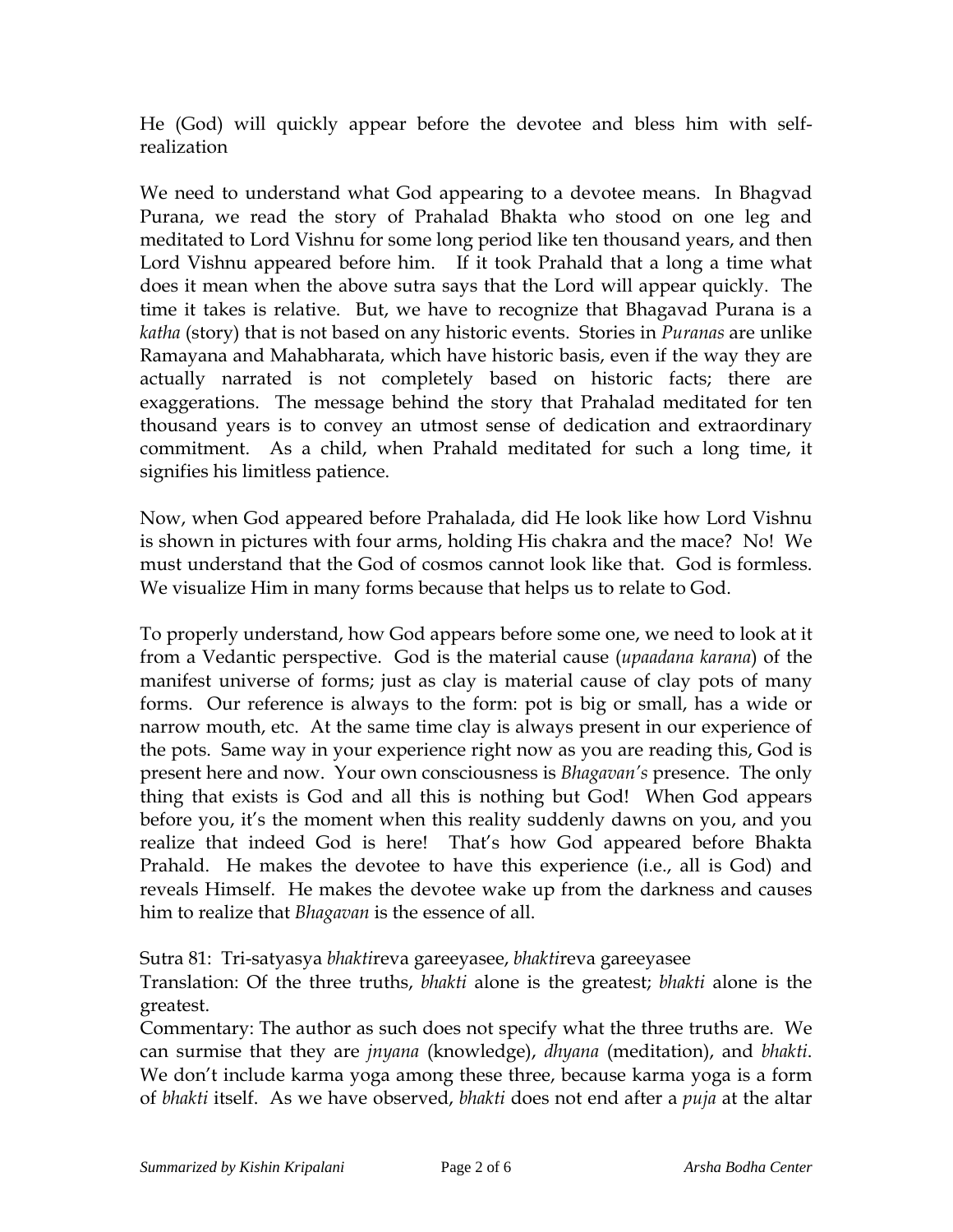in your home or a temple. It has to continue afterwards as well, and the way it is to continue is through karma yoga: that is, you see God's hand wherever you go: in the house, in office, and in every action you get involved in. Of these three pursuits (*jnyana*, *dhyaana*, and *bhakti*) the author not only declares *bhakti* as being the best but, he emphasizes it by repeating the same, i.e., "*bhakti* is the best". (Note: it's common in Sanskrit scriptures written as verses to use this form of repetition in the last verse; but that not being the case here, repetition here signifies strong emphasis).

It is not that *jnyanam* and *dhyanam* are considered as being useless by this sutra. Saying that *bhakti* is the best, is a technique representing a style of teaching. For example in *Bhagavad Purana*, Vishnu would be the greatest of the Gods, in Shiva *Purana*, it is Lord Shiva, in *Devi Purana* it is *Devi* who is the greatest. Similarly, in Vedantic texts, it might be *advaita*, *dvaita* or *vishishta advaita* philosophy that is the best of all three depending on the orientation of the author. This technique is called *stuthi*, meaning praise, or glorification. The idea is to praise the subject matter that is presented and a person excited about that subject. It is to arouse passion in the reader.

In the spirit of unrestrained, unhesitant, and unreserved *bhakti* that was advocated in the previous sutra (number 80), this sutra keeps up that spirit by praising *bhakti* as being the best.

## Sutra 82: *Gunamaahaatmyaasakti-rupaasakti-pujaasakti-smaranaasakti-daasyaasaktisakhyaasakti-vaatsalyaasakti-kaantaasakti-aatmanivedanaasakti-tanmayataasaktiparamavirahaasakti-rupa ekadha api ekaadashadhaa bhavati*

Translation: (*Bhakti*) even though only one is (manifested as) eleven different forms: (listed below).

Commentary: *Bhakti* is summarized as being an eleven-fold approach, although in fact, this number is arbitrary, and represents a random selection from many more than eleven modes of *bhakti* that have been described through out the text. Each form of *bhakti* is described as an *aasakti* for each of the 11 approaches. *Aasakti* generally means attachment, but here it is meant to convey the sense of a passionate commitment for each of the following eleven forms:

1. *Gunamaahaatmya-aasakt*i: Aasakti for glorifying divine qualities of God. This *bhakti* can be done by chanting *stotras*, which are prayers of praise of God; some tell of stories from *puranas* and others describe power and glory of God.

## 2. *Rupa-aasakti: Aasakti* for form.

This *bhakti* means passionate love for the images and *murtis* of God. For example, it's how we take care of deities and how nicely they are presented on the altar beautifully dressed and decorated with ornate accessories. All the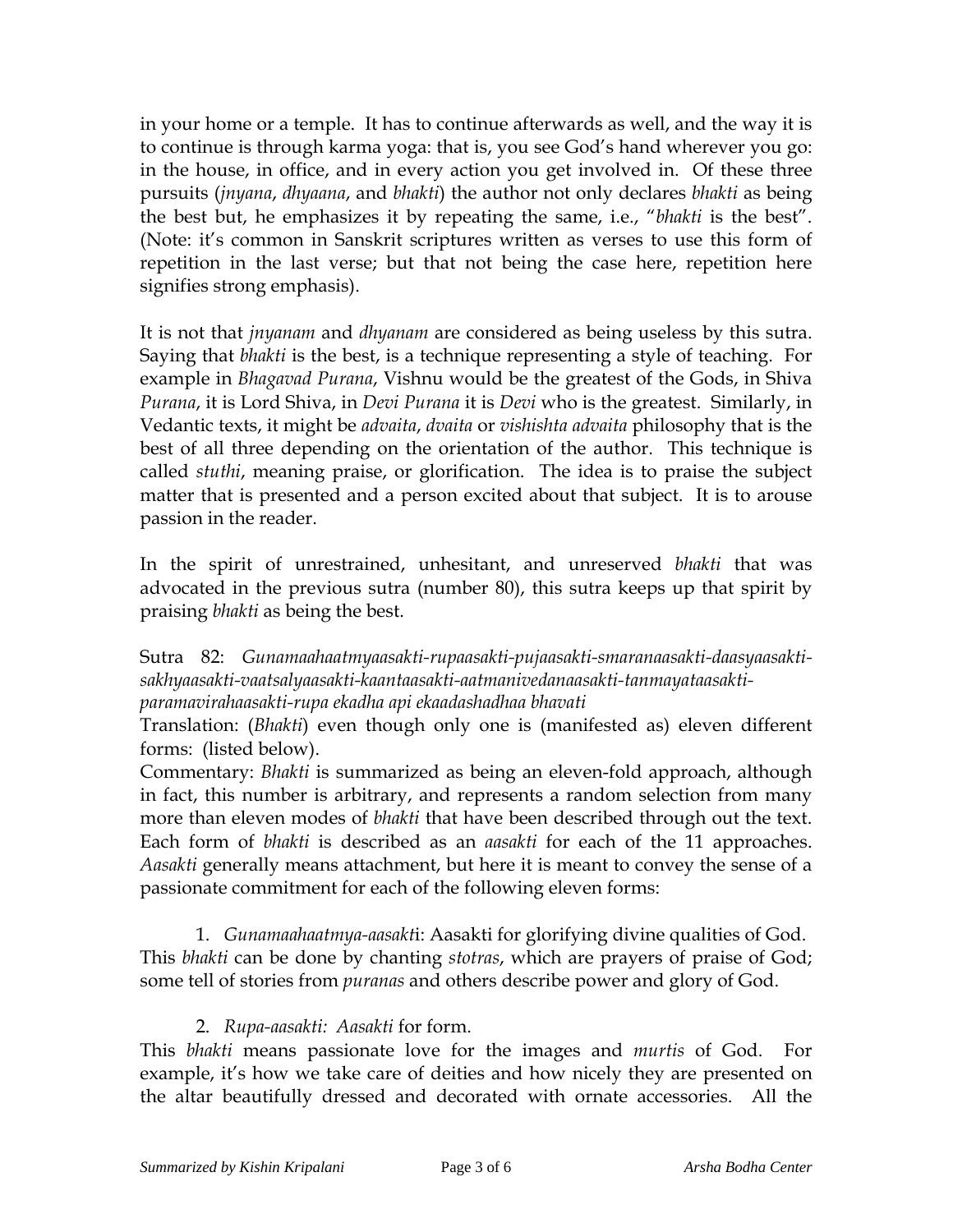symbolism is properly displayed and the worship is done affectionately by offering flowers and milk, etc. We are fortunate to have a tradition that makes such extensive use of form. There is an esthetic element about all that goes on in worshipping the deities that represent powerful forms of God. A religious scholar some 100 years back made the observation that "worship is the esthetics of religion". Esthetics is that which appeals to one's senses. Even in many other walks of life, we observe the value that is placed on esthetics. For example, restaurants take a great deal of effort to add proper accents to their decor, such as lighting, flowers on the tables to create an ambience; they serve the meals craftily presented in fine china dishes, etc. All of this is to appeal to all our senses through esthetics. *Puja* of deities also involves all our five senses through use of bells ringing, chanting, fragrance of incense, offering flowers with the touch of hands, and partaking of *prasad*.

3. *Puja Aasakti: Aasakti* for worship

*Puja* can be range from a simple one consisting of lighting up a diya or an *agarbati* on your altar to an elaborate *puja* at a temple; you can go to a big temple and depending on the fee you pay for the service, you can have a priest chant 108 names, or 1008 names or have him conduct an elaborate *abhishekam*. All you are required to do is sit there and try to keep awake during the ceremony. If you ask which of these two forms of *puja* is more powerful, the answer is whichever engages your mind more.

- 4. *Smarana Aasakti: Aasakt*i for remembering God's name Passion for remembering God's name all day long is also a form of *bhakti*
- 5. *Daasya aasakti: Aasakti* for attitude of a servant Passionate commitment for serving God as your master describes this form of *bhakti*.
- 6. *Sakhya aasakti: Aasakti* for attitude of a friend Firm conviction that God is with you all the time is sakhya aasakti.
- 7. *Vaatsalya aasakti*: *Aasakti* for attitude of tenderness In this *bhakti* you love God as a mother loves her child
- 8. *Kaanta aasakti*: *Aasakti* for attitude of a beloved as between spouses
- 9. *Aatma nivedana aasakti*: *Aasakti* for surrender. This *aasakti* means having a passionate commitment to submit to Lord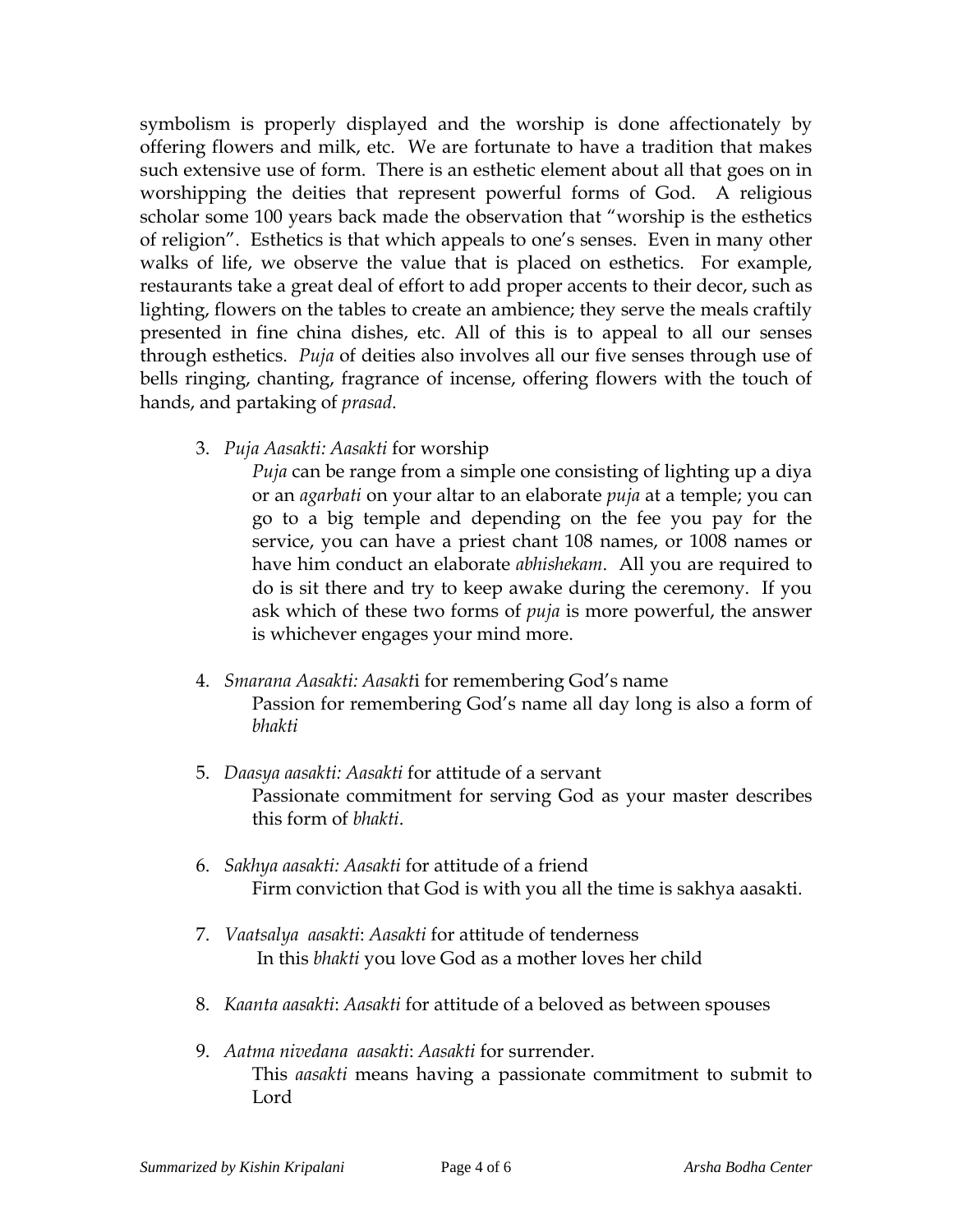10. *Tanmaya aasakti*: *Aasakti* for attitude of being that.

This attitude is a passionate commitment for wanting to be utterly non-separate from God. It describes a state of *samadhi* in which your ego melts away and there is no boundary between you and the object of your worship. You come closer and closer to whatever you are focusing on because your individuality is melting away, and it culminates in total dissolution of your ego. Then only God remains and you become one with God. This is called *tanmaya*.

11. *Parama*-*viraha aasakti*: *Aasakti* for the pain of longing when separated. This passionate commitment is exemplified by love of Radha and *Gopis* for Lord Krishna. Radha in absence of Krishna was extremely miserable. This deep love is usually seen between lovers, when the connection is so powerful that upon separation there is extreme longing for what is missing. Same feeling is possible for *Bhagavan*. Another good example is that of Mira Bai's love for Lord Krishna. Mira *Bhajans* depict this kind of love vividly.

This pain of suffering can also occur when the state of *samadhi* comes to an end. Samadhi, as described above under *tanmaya aasakti*, only lasts for some finite time-it may last for minutes or may be even an hour or so. But it does come to an end. That may be due to some external stimuli or it may be automatic-ultimately the brain gets fatigued in being *samadhi* state. It is then that the devotee becomes separated from his union with God, and that's when he experiences that pain of separation which is described as *parama*-*viraha asakti*

These are the eleven forms of *bhakti* that are mentioned in the summary portion of the text. But as we have seen in the earlier portions of the text, there are many other forms as well. Potentially, there can be infinite choices. Every one can have their unique way of doing *bhakti*. As an example, some one can have intense love for nature and recognize the incredible beauty of the lofty mountain peaks, blue oceans, and gushing waterfalls. He might revel in nature as he sees the presence of God in all that magnificence. There is nothing that lays down any valid rules for any *sadhana*. Whatever works for you is your *sadhana* for *bhakti*. That's a healthy perspective. If an unconventional medicine gives you relief from headache, there is no reason why you not consider it as your remedy.